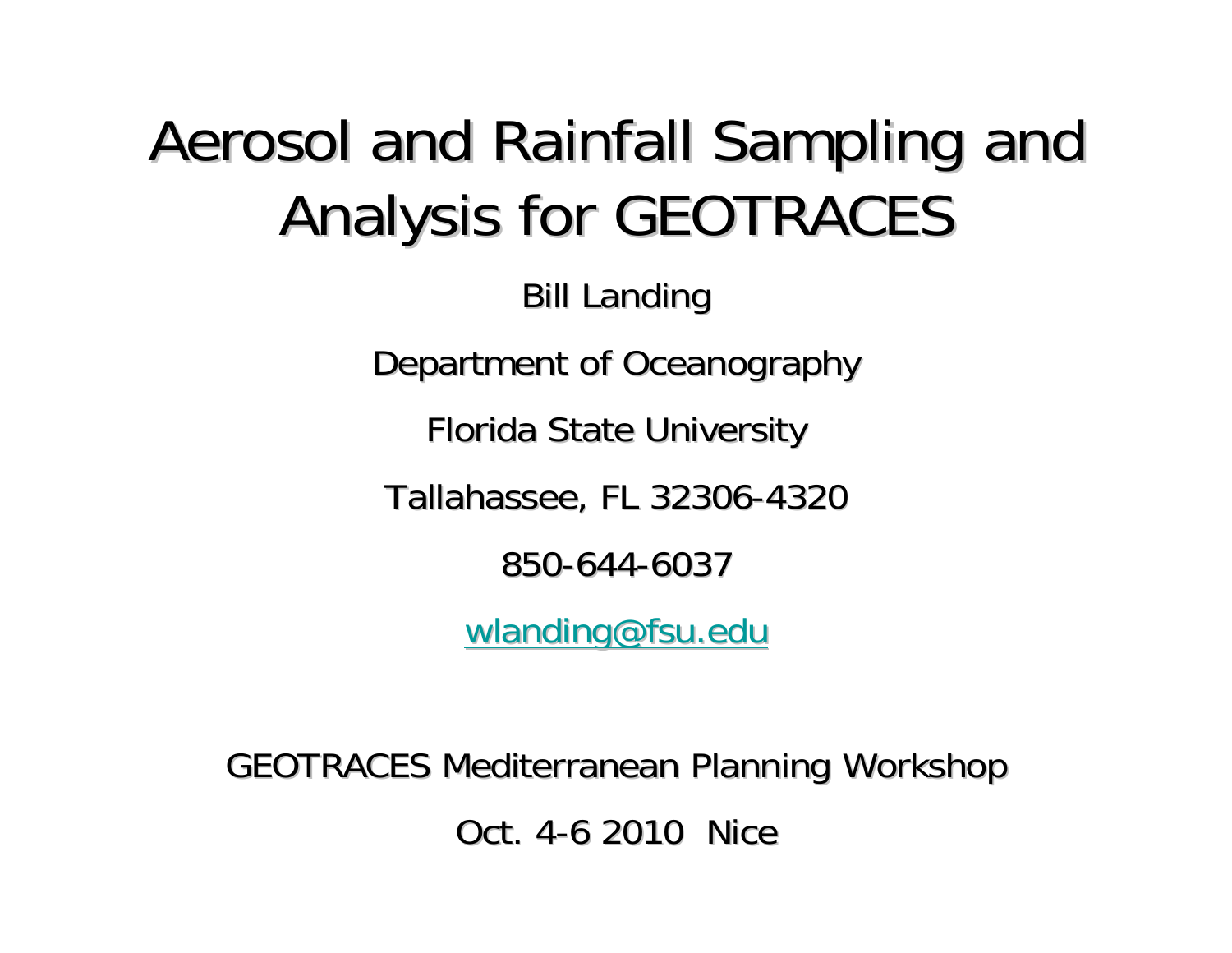There is wide acceptance that aerosol Fe input strongly affects primary productivity.

Recent evidence (Paytan et al., 2009) indicates that toxicity of soluble aerosol copper can influence phytoplankton community structure.

Atmospheric nitrate deposition affects  $\delta^{15}$ N of nitrate in surface waters, confounding nitrogen fixation estimates.

Aerosol and rainfall sampling for trace elements and nutrients should therefore be part of GEOTRACES and SOLAS cruises.

The US equipment for collecting multiple types of aerosol samples, along with filtered and unfiltered rainfall, is available for GEOTRACES and SOLAS cruises.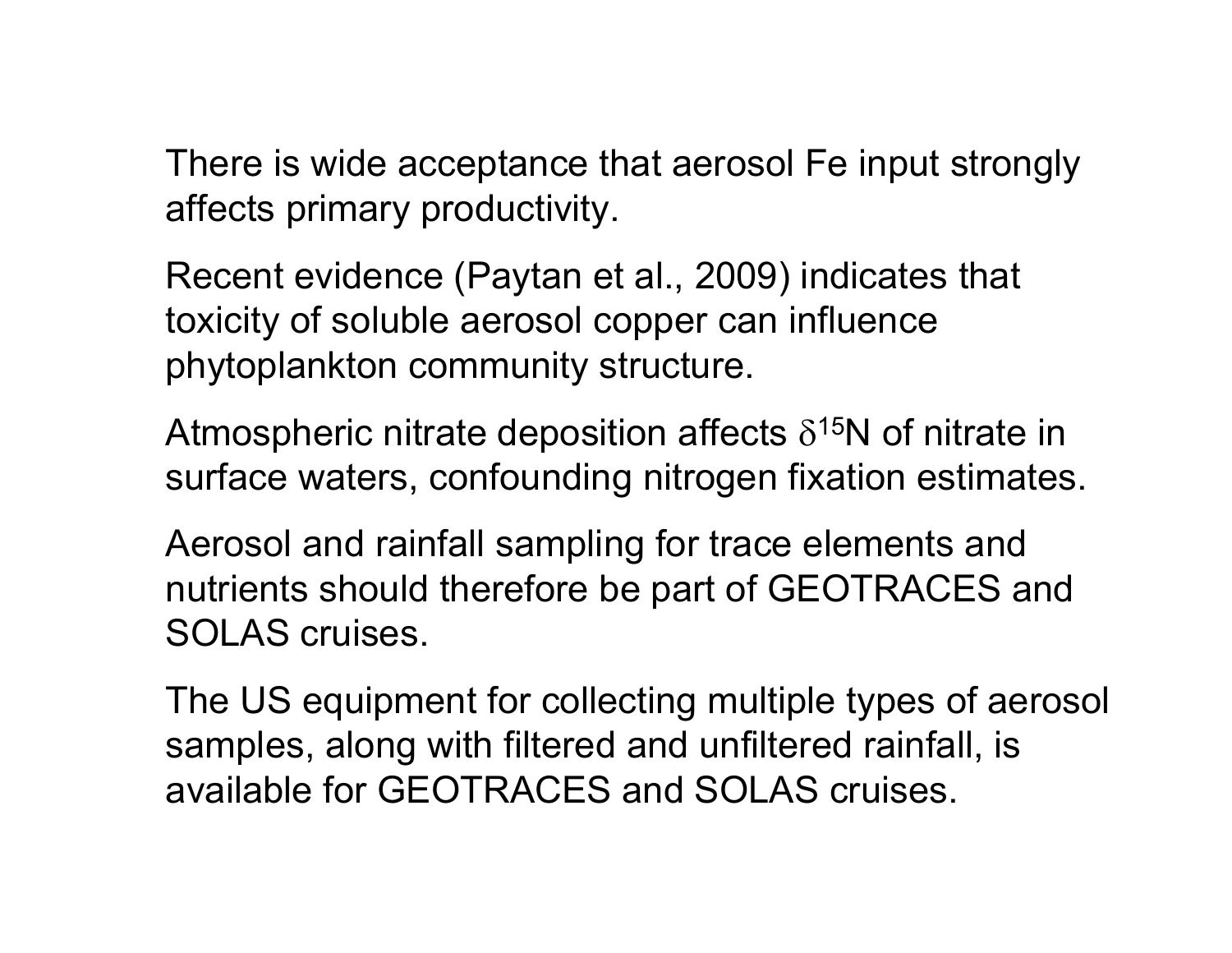GEOTRACES Hi-Vol Aerosol Samplers: Tisch-5170VBL (equipped with brushless motors) on RSMAS roof in September 2008 for 1st GEOTRACES Aerosol intercalibration experiment.

Shipboard deployment would be on 03 or 04 decks (as high as possible. Sampling (ON/OFF) is controlled by wind speed and sector.

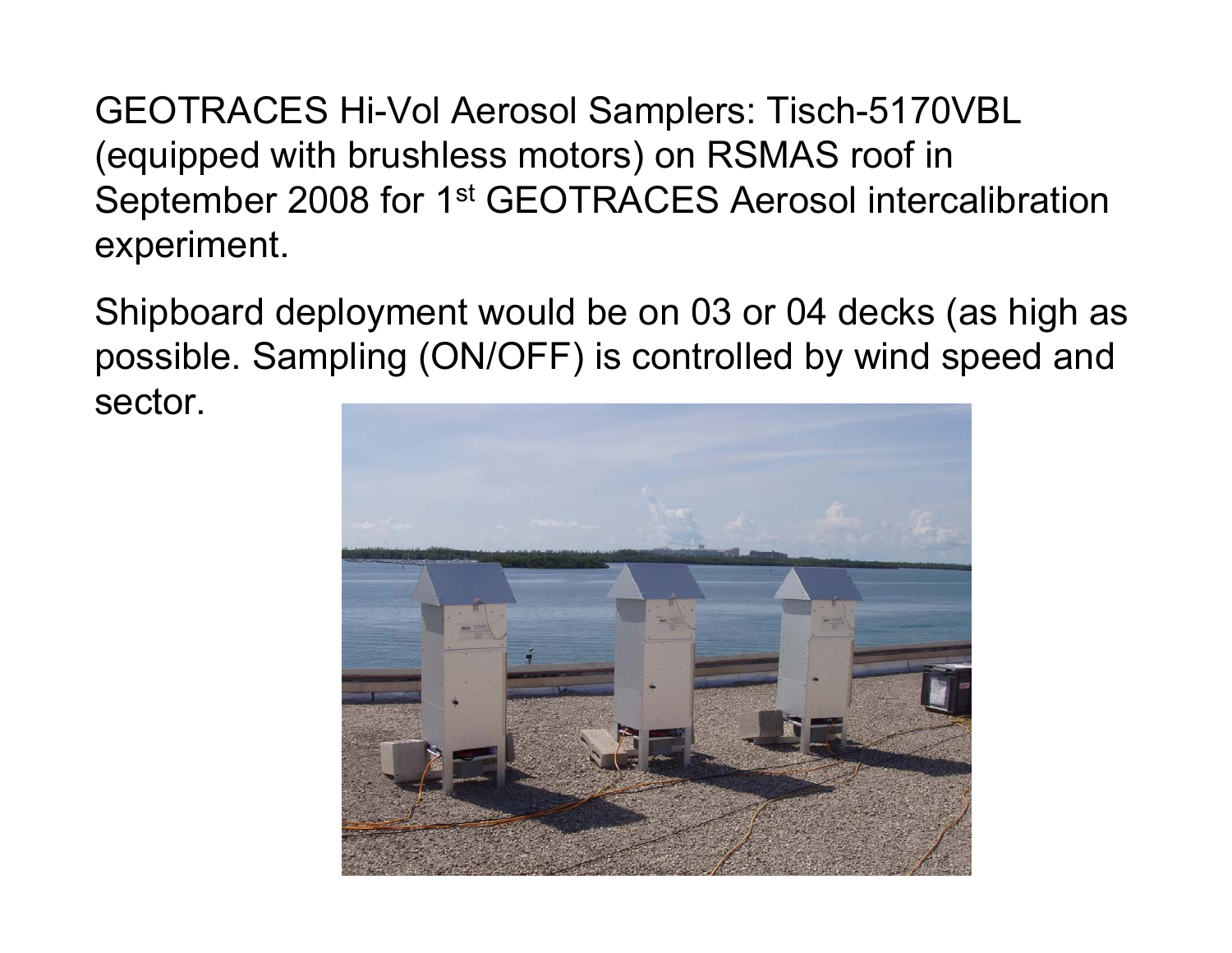1<sup>st</sup> and 2<sup>nd</sup> Aerosol samplers use 20cm x 25cm filters: Whatman-41 (pre-cleaned) for inorganic TEIs and quartz microfiber (pre-baked) for N isotopes and organics.

Flow rates are 1.2 m<sup>3</sup>/minute; 24-hour integrated sampling;  $>1,700$  m<sup>3</sup> of filtered air.

Filters can be subsampled for many groups and TEIs; Remaining filter will be archived (frozen).

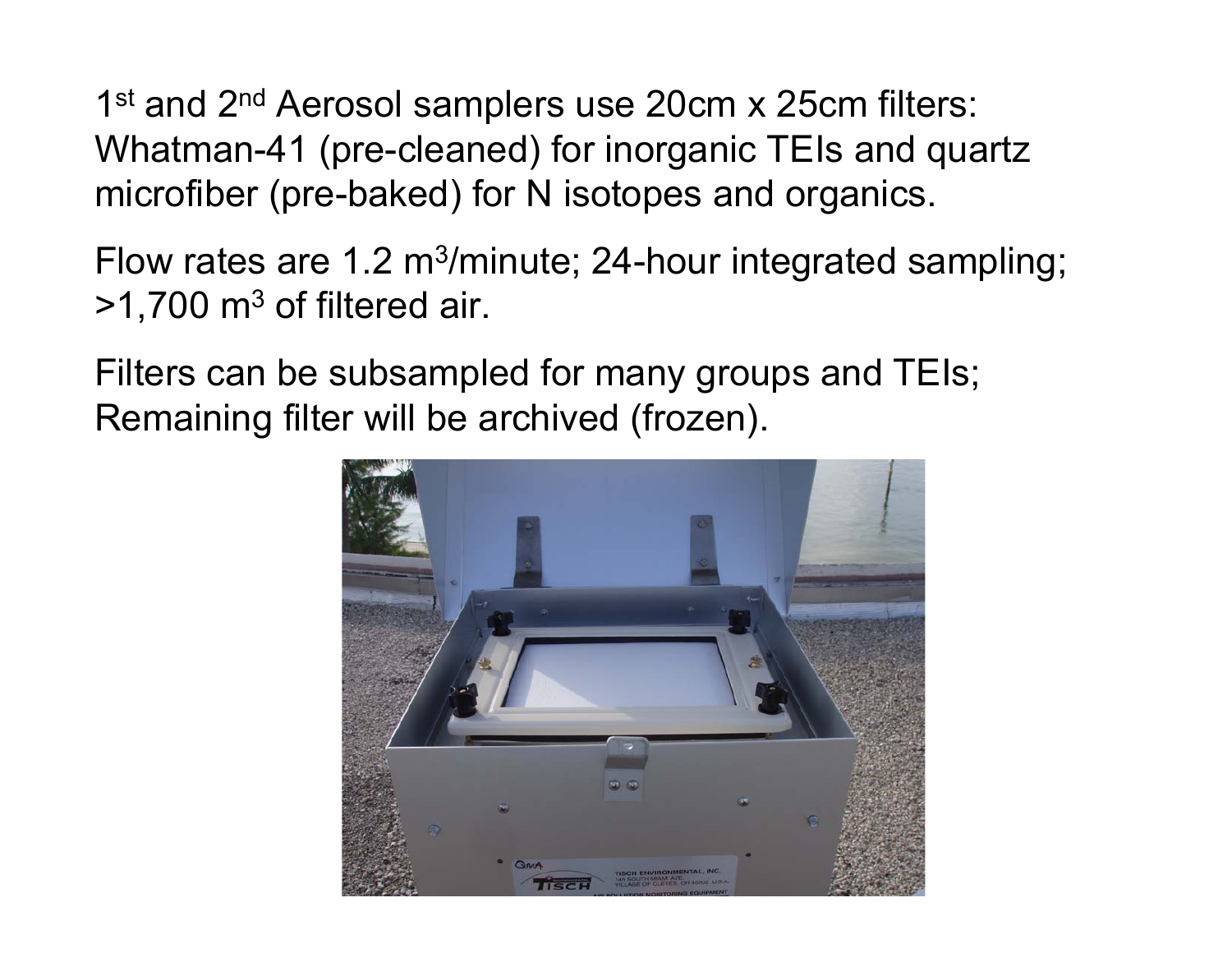3rd Aerosol sampler accepts a "Sierra-style" slotted impactor for size-fractionation studies (needed for modeling dry deposition and studies of particle chemistry as a function of particle size).

>7.2, >3.0, >1.5, >0.95, >0.49, and <0.49 μm particle cut-offs.

Filters can be subsampled; archived.

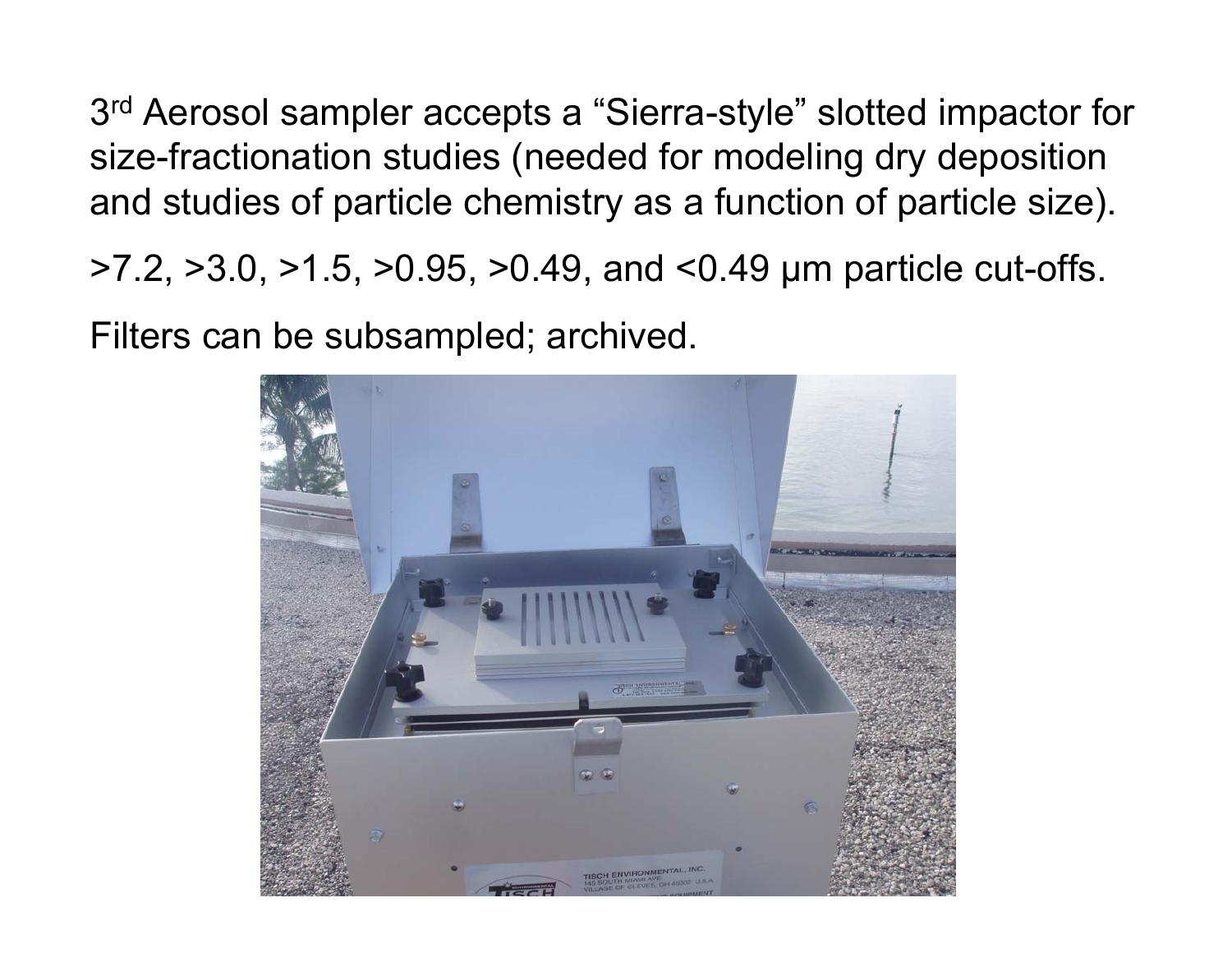#### Modified sampler head to collect 12 replicate 47mm filters.

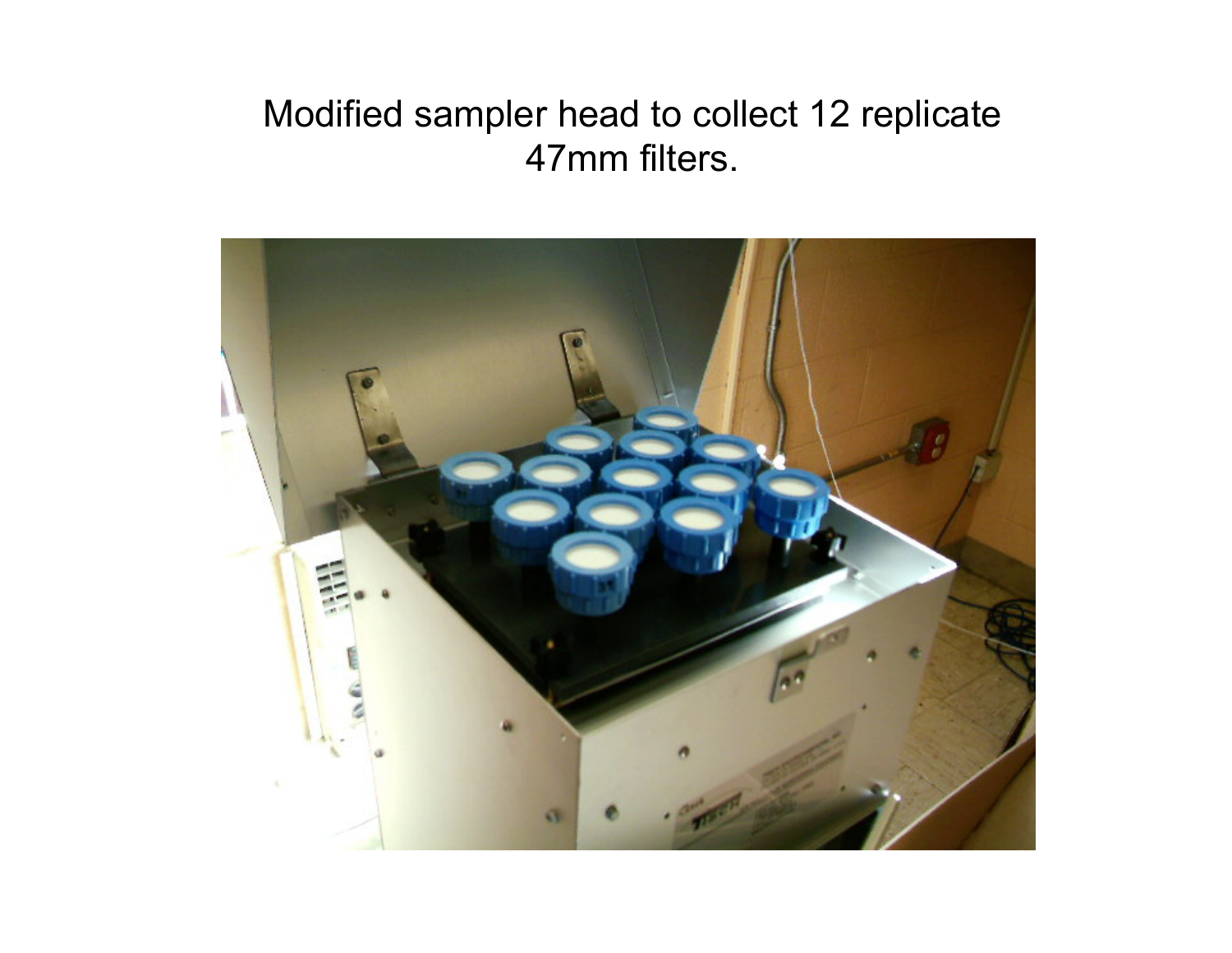Event-based rainfall sampling with modified N-CON rain samplers. Lid design and movement minimizes splash into the bucket.

- Pre-cleaned HD polyethylene funnels (attached to 500-1000mL receiving bottles) are inserted into the buckets.
- 25 cm funnel diameter (490cm<sup>2</sup>); 1 cm rain yields 490 mL.



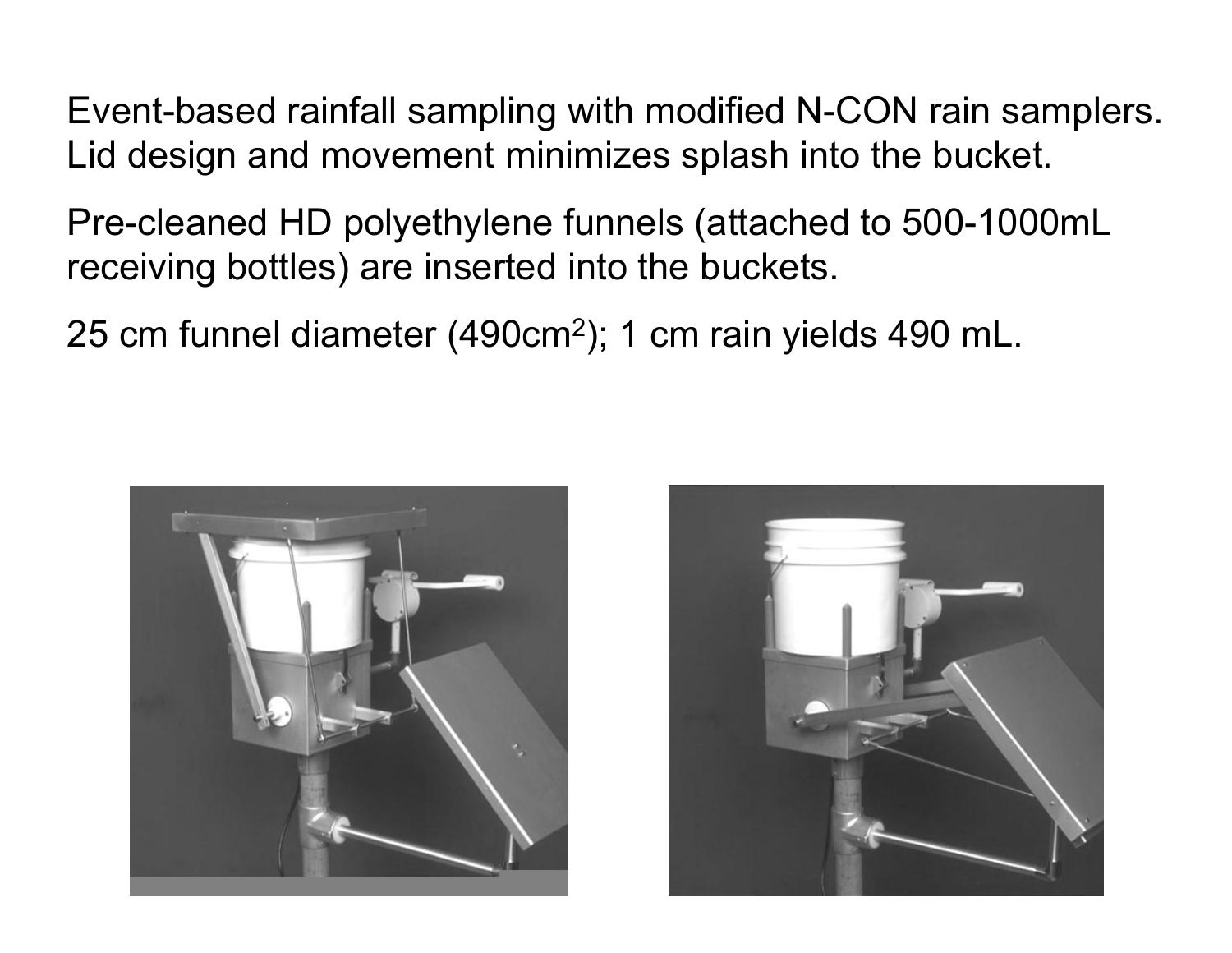# Digestion methods comparison

- •• Heating
	- Microwave
	- Oven
	- –– Hotplate
- • Acid mixtures
	- $-{\sf HNO}_3$
	- ${\sf H}_2{\sf O}_2$
	- – $-$  HF (some with  ${\sf H_3BO_3}$ )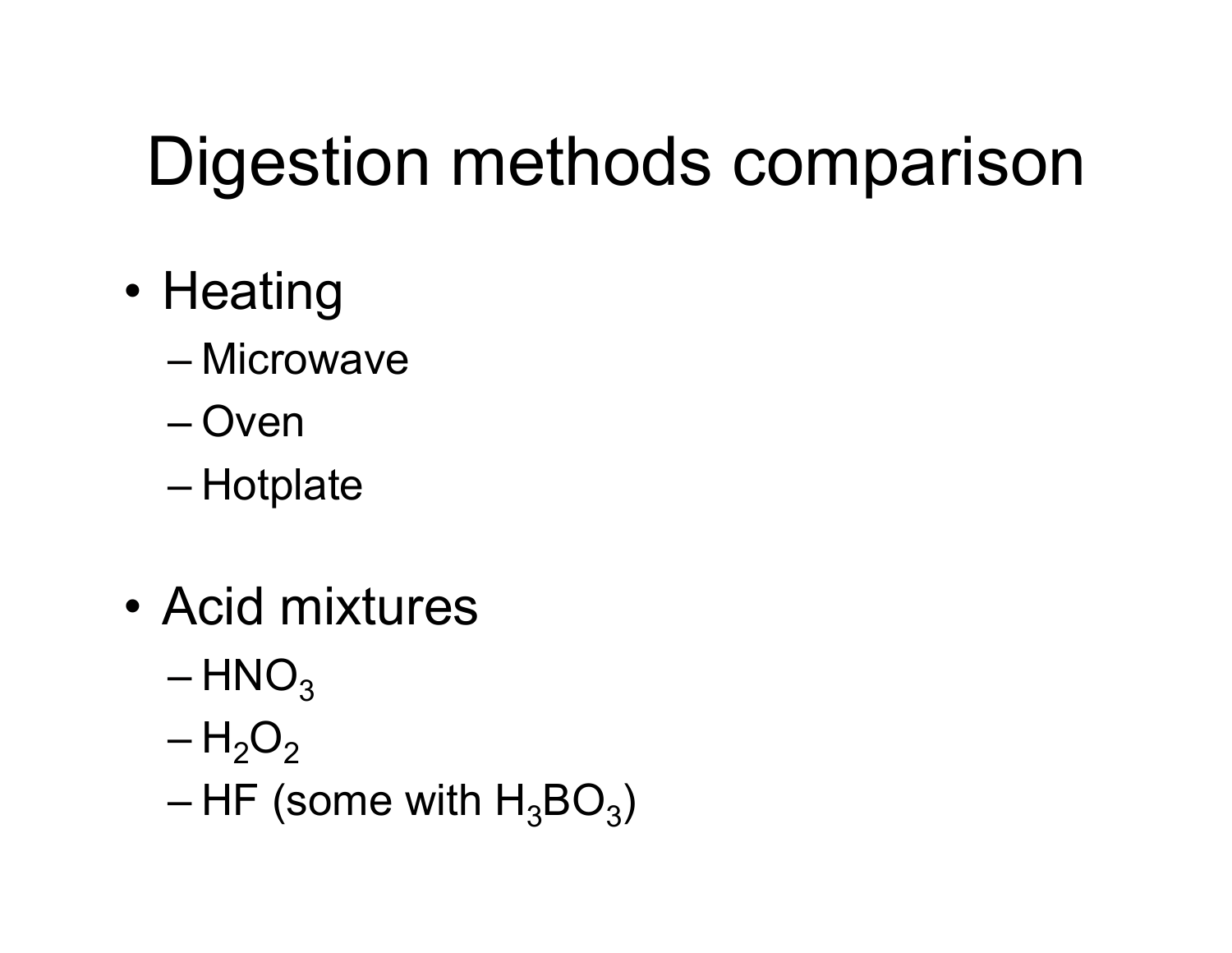#### **Filter blanks and detection limits**

Sample blanks and detection limits are similar for all filter types, indicating that cutting and handling during subsampling can be performed without contaminating filters.

|    | <b>Strips</b><br>28 strips per 8" x 10" sheet |                             |                                              | <b>Disks</b><br>13 discrete disks |                             |                                              | Impactor<br>9 slotted impactor strips per stage,<br>5 stages per frame |                             |                                              |
|----|-----------------------------------------------|-----------------------------|----------------------------------------------|-----------------------------------|-----------------------------|----------------------------------------------|------------------------------------------------------------------------|-----------------------------|----------------------------------------------|
|    | Average<br>ng/cm <sup>2</sup>                 | StDev<br>ng/cm <sup>2</sup> | <b>Detection Limit</b><br>ng/cm <sup>2</sup> | Average<br>ng/cm <sup>2</sup>     | StDev<br>ng/cm <sup>2</sup> | <b>Detection Limit</b><br>ng/cm <sup>2</sup> | Average<br>ng/cm <sup>2</sup>                                          | StDev<br>ng/cm <sup>2</sup> | <b>Detection Limit</b><br>ng/cm <sup>2</sup> |
| Al | 21.1                                          | 9.1                         | 27.4                                         | 13.8                              | 3.8                         | 11.4                                         | 4.8                                                                    | 0.8                         | 2.27                                         |
| Fe | 4.22                                          | 0.53                        | 1.58                                         | 3.55                              | 0.41                        | 1.24                                         | 4.12                                                                   | 0.65                        | 1.95                                         |
| Mn | 0.052                                         | 0.006                       | 0.019                                        | 0.042                             | 0.009                       | 0.027                                        | 0.056                                                                  | 0.011                       | 0.034                                        |
| V  | 0.015                                         | 0.002                       | 0.005                                        | 0.014                             | 0.001                       | 0.004                                        | 0.007                                                                  | 0.000                       | 0.000                                        |
| Zn | 1.21                                          | 0.55                        | 1.64                                         | 1.23                              | 0.47                        | 1.42                                         | 1.38                                                                   | 0.71                        | 2.12                                         |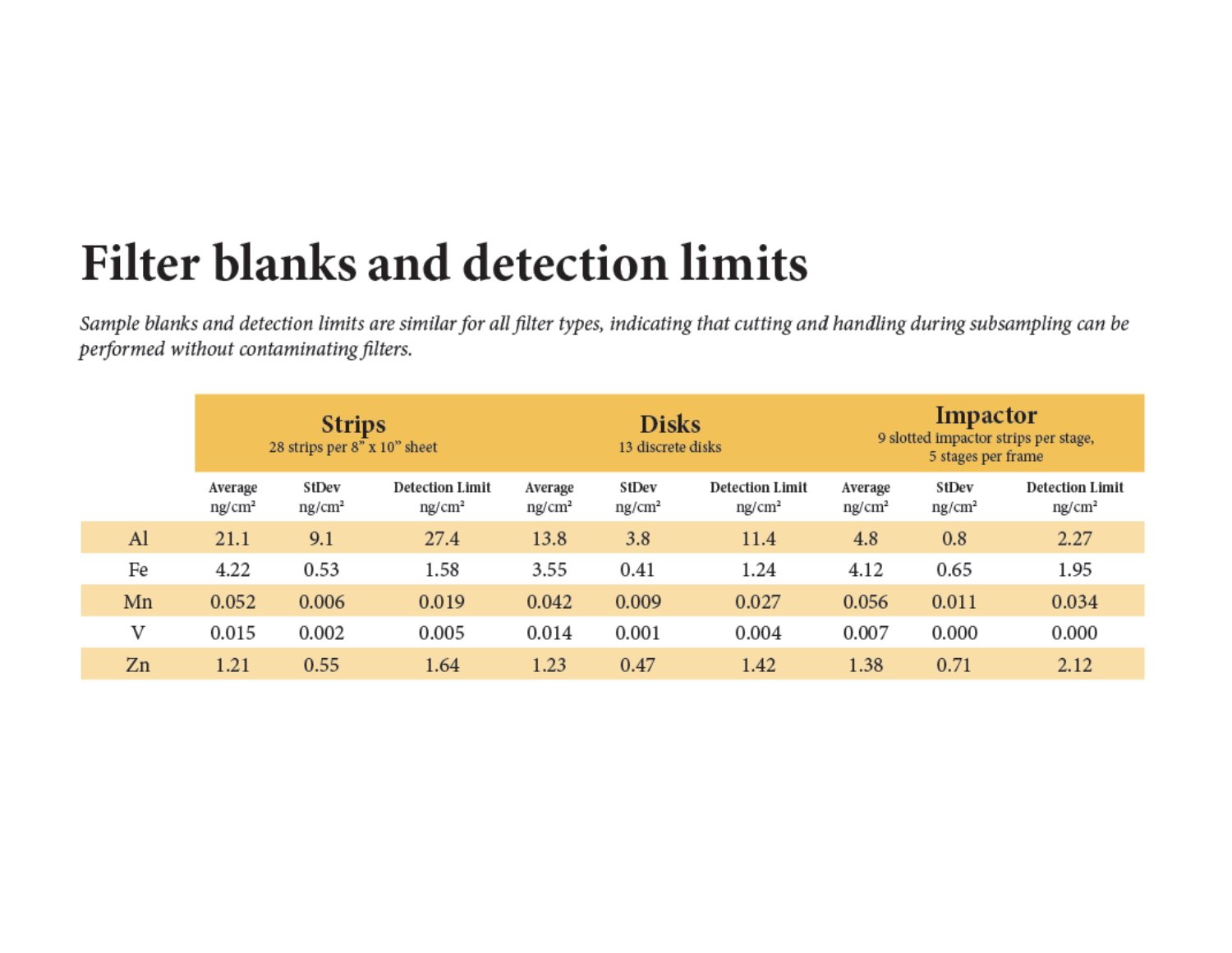### Total Fe (W41; n=5)

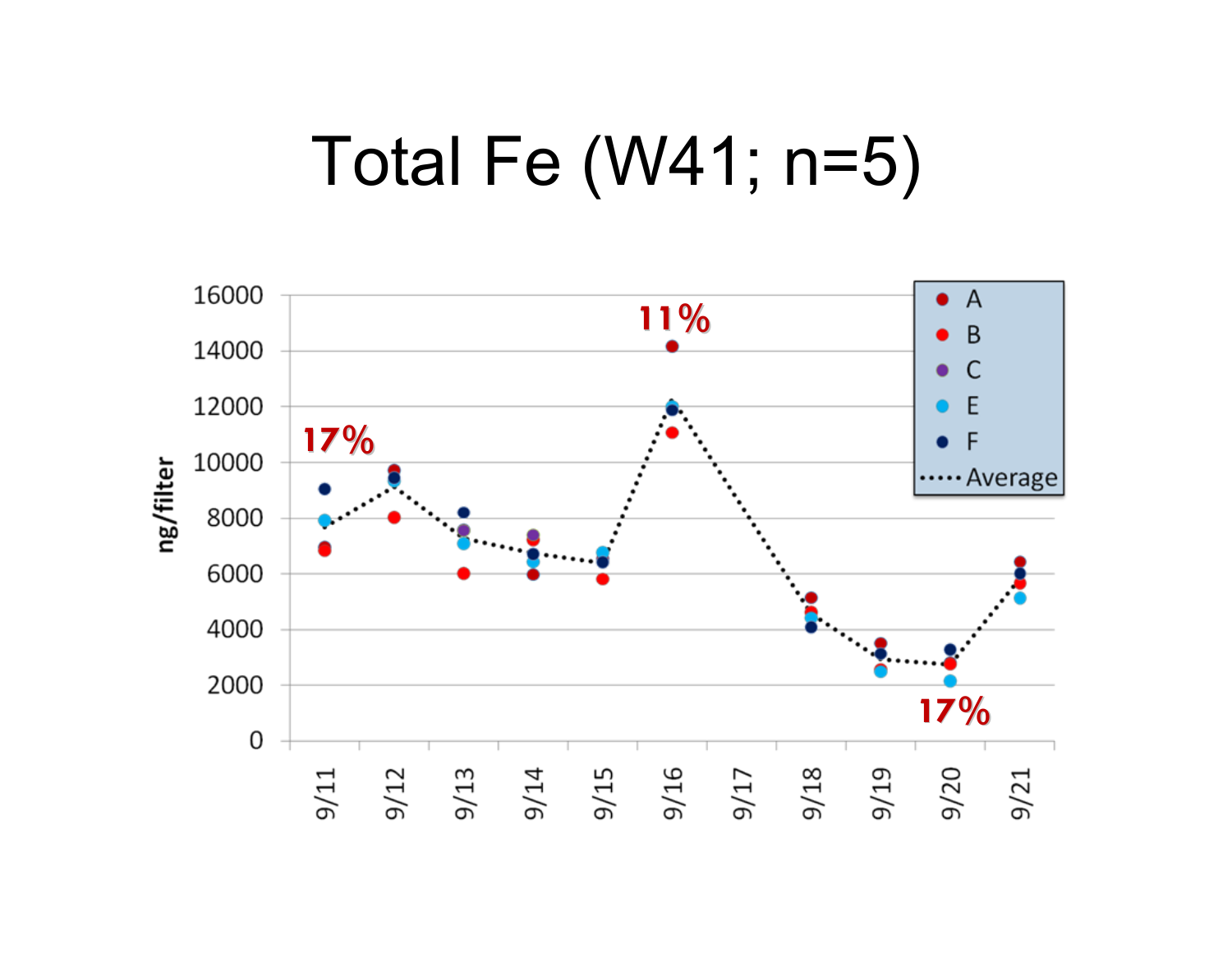# Total Fe (Impactor; n=3)

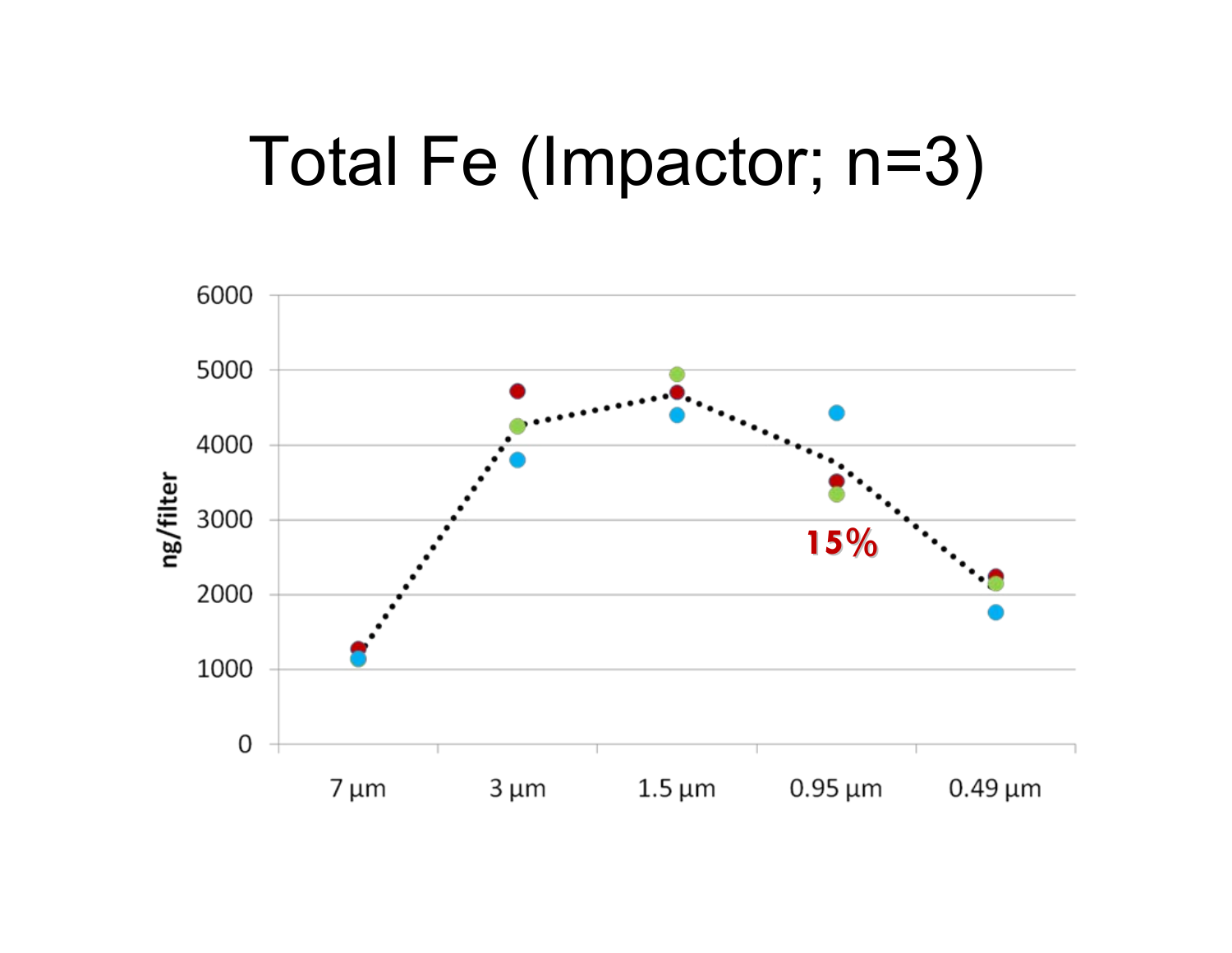#### Soluble Fe (W41; n=4)

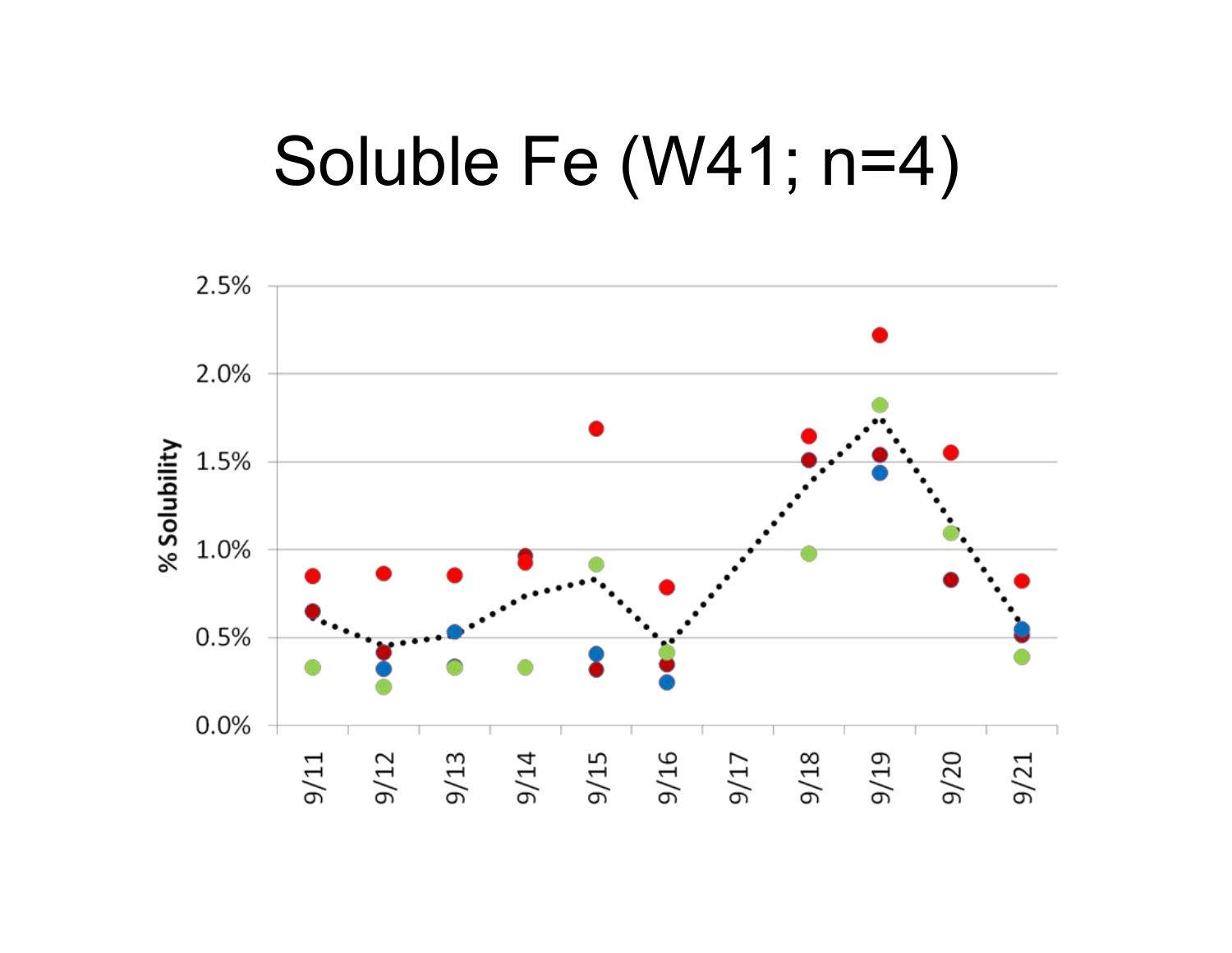# W41 Digests summary

- But within individual labs, similar imprecision
	- $-$  Al  $2\%$  to 21%
	- – $6\%$  to 17%
	- –V4\% to  $10\%$
	- –Worst  $(73%)$  3% to 51%
	- $-C<sub>O</sub>$
	- Ni  $6\%$  to 25%
	- $-\mathsf{Zn}$  $~1.30\%$ *Between labs Within a lab*
- $1\%$  to  $22\%$
- $1\%$  to 19%
- $1\%$  to 13%
- 
- $\text{Best}$  <1% to 28%
	- $1\%$  to 52%
	- $1\%$  to 32%
	-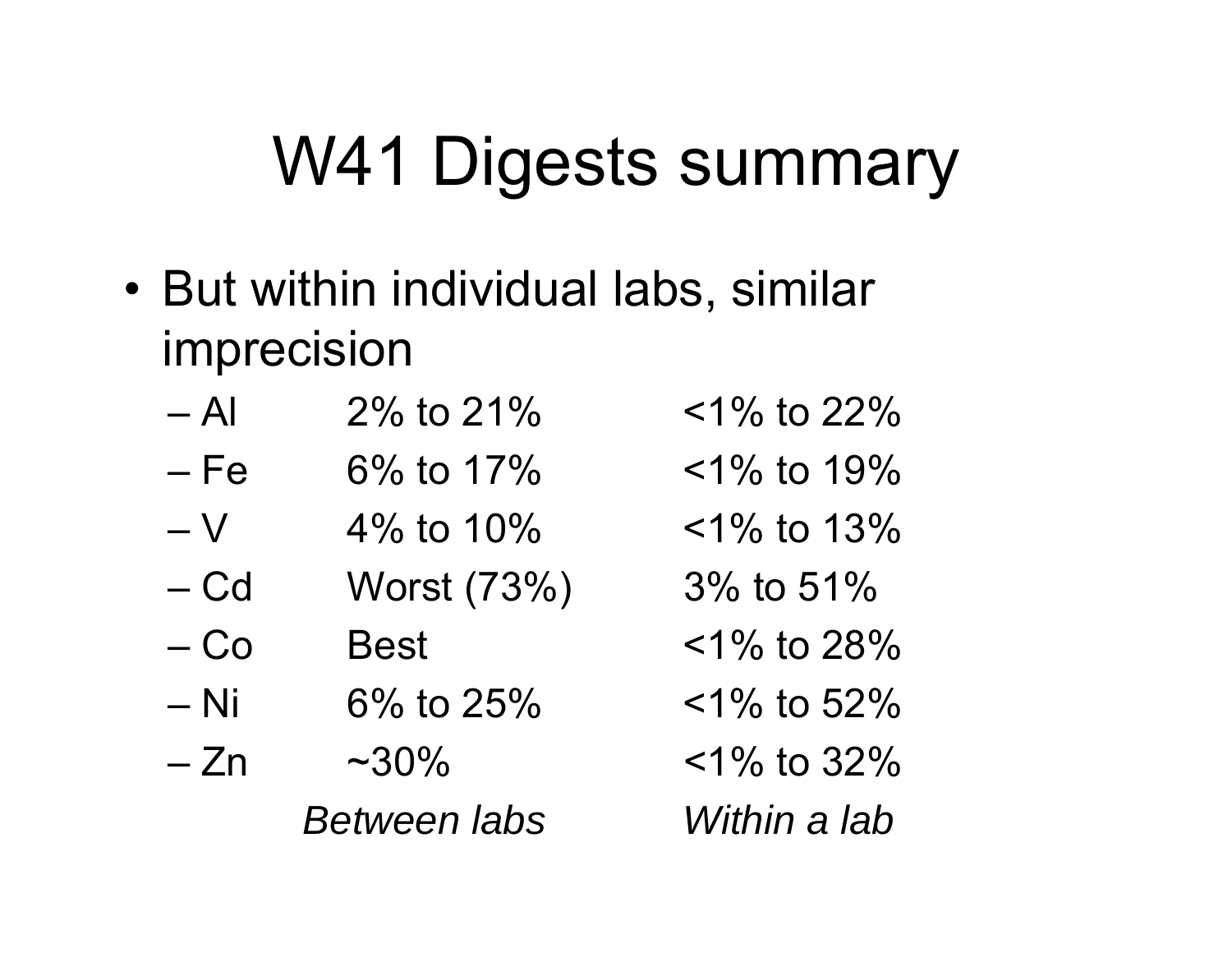#### Results, to date

- • Different digest methods = similar efficiencies *HF is essential for some elements*
- Imprecision *within* lab group similar to imprecision observed *between* lab groups (W41) *Wait to draw conclusions until more labs report*
- • Some variability within soluble fraction results *Differences in extraction methods:Bulk equilibration vs. Flow-through extraction*